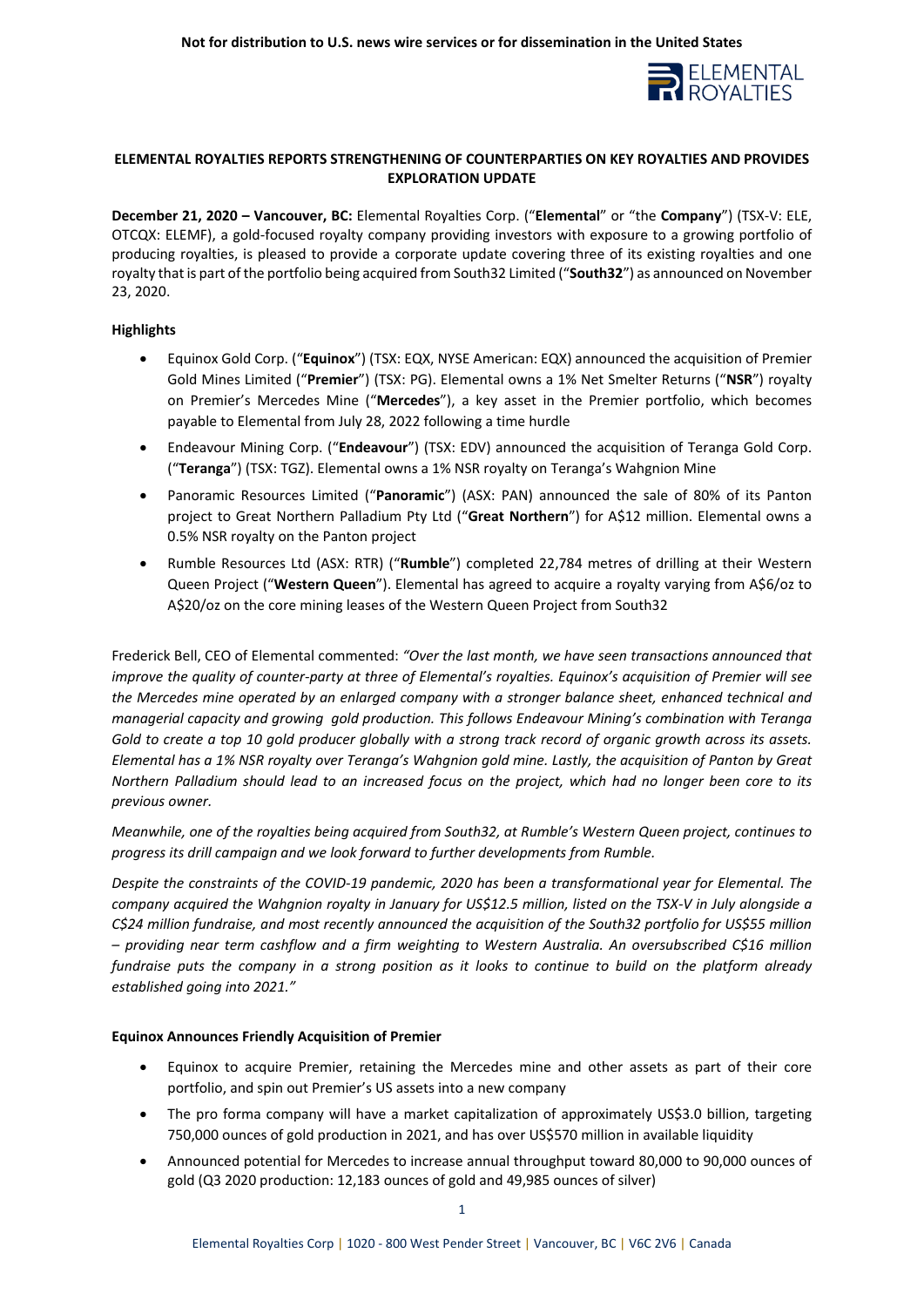

### **Endeavour Announces Friendly Acquisition of Teranga**

- Endeavour to acquire Teranga, creating a top 10 gold producer, with average annual gold production of more than 1.5 million ounces
- Wahgnion mine compliments Endeavour's in-country presence in Burkina Faso, where Endeavour are currently operating the Houndé, Boungou, Mana, and Karma mines
- Potential to unlock additional value at Wahgnion through exploration and asset optimization
- La Mancha, a privately held international gold company, has committed to invest US\$200 million in the combined entity

#### **Great Northern Palladium Acquires Panton Project**

- On December 18, 2020, Panoramic announced that it had sold 80% of its shares in a subsidiary holding the Panton project to Great Northern, a private Australian company, for A\$12 million
- Great Northern has the right to acquire the remaining 20% for A\$3 million within six months of completion, otherwise Panoramic will be free-carried by Great Northern until a decision to mine

Panton has a Measured and Indicated Resource of 879,000 ounces of platinum at 2.3 g/t and 963,000 thousand ounces of palladium at 2.5 g/t.

#### **Western Queen Highlights**

- **Phase 3 Drilling Campaign**
	- o Rumble have completed a total of 236 holes for aggregate of 22,784 metres
	- o Approximately 6,000 assays remain pending/unreported
	- o Resource estimation and database compilation has commenced
	- $\circ$  Phase 4 drilling to target follow up discoveries, new shoots, and extensional drilling
- Rumble had previously announced an encouraging range of high-grade intersections from a number of prospects on November 4<sup>th</sup>, 2020 including:
	- o Duke Gold Shoot
		- **8m at 26.3 g/t Au** from 14m
		- **6m at 25.9 g/t Au** from 48m
	- o Western Queen Central
		- **5m @ 22.1 g/t Au** from 280m
		- **9.7m @ 2.9 g/t Au** from 459.3m
	- o Baron Zone
		- **5m @ 6.1 g/t Au** from 12m within a broader **21m @ 2.2 g/t Au**
		- **5m @ 4.8 g/t Au** from 6m
		- **4m @ 5.7 g/t Au** from 54m
	- o Marquis Zone
		- A new discovery of gold mineralisation over 500m to date
		- **4m @ 5.7 g/t Au** from 70m within a broader **12m @ 1.9 g/t Au** from 70m
		- **3m @ 4.1g/t Au** from 57m within a broader **42m @ 0.6g/t Au** from 46m

#### **Qualified Person**

Richard Evans, FAusIMM, Senior Vice President Technical for Elemental, and a qualified person under National Instrument 43-101 *Standards of Disclosure for Mineral Projects*, has reviewed and approved the scientific and technical disclosure contained in this press release.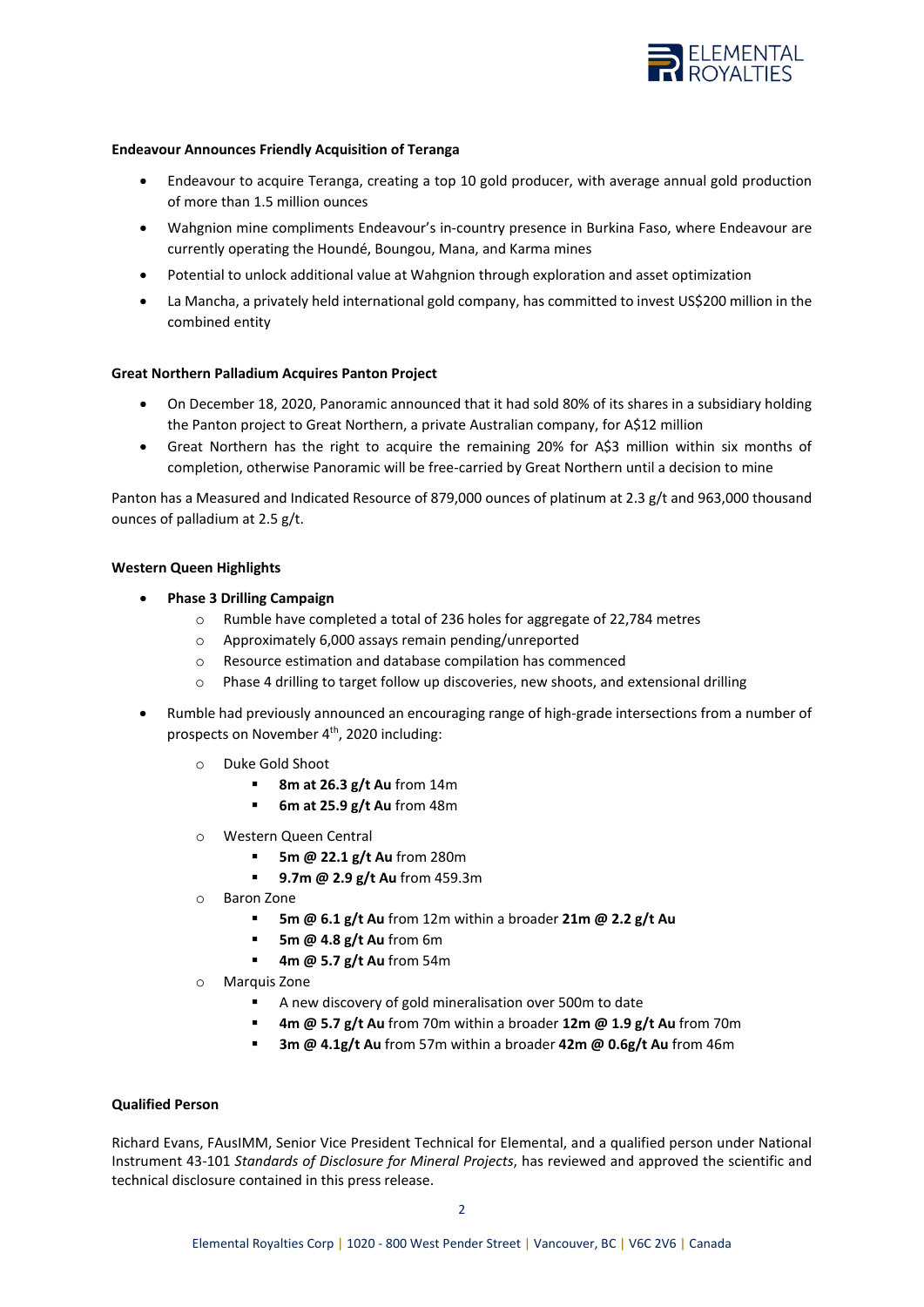

### **On behalf of Elemental Royalties Corp.**

**Frederick Bell** CEO and Director

For further information about the Company or this news release, please visit our website at www.elementalroyalties.com or by email at [info@elementalroyalties.com.](mailto:info@elementalroyalties.com)

Elemental is a proud member of Discovery Group. For more information please visit: discoverygroup.ca or contact 604-653-9464.

# *Neither the TSX-V nor its Regulation Service Provider (as that term is defined in the policies of the TSX-V.) accepts responsibility for the adequacy or accuracy of this press release.*

#### **About Elemental Royalties**

Elemental is a gold-focused royalty company listed on the TSX-V in Canada and provides investors with lower risk precious metals exposure through a portfolio of nine high-quality royalties. This enables investors to benefit from ongoing royalty revenue, future exploration upside and low operating costs. Elemental's experienced team seeks to secure royalties in advanced precious metals projects, run by established operators, from its pipeline of identified opportunities.

#### Cautionary note regarding forward-looking statements

This release contains certain "forward looking statements" and certain "forward-looking information" as defined under applicable Canadian securities laws. Forward-looking statements and information can generally be identified by the use of forward-looking terminology such as "may", "will", "should", "expect", "intend", "estimate", "anticipate", "believe", "continue", "plans" or similar terminology.

Forward-looking statements and information include, but are not limited to, statements with respect to the future growth and development of the Company, future operations and work programs at various royalties, La Mancha's \$200 million investment in Teranga, the completion of Endeavour's acquisition of Teranga, the completion of Great Northern Palladium's acquisition of the Panton Project and the completion of Equinox's acquisition of Premier. Forward-looking statements and information are based on forecasts of future results, estimates of amounts not yet determinable and assumptions that, while believed by management to be reasonable, are inherently subject to significant business, economic and competitive uncertainties and contingencies. Forward-looking statements and information are subject to various known and unknown risks and uncertainties, many of which are beyond the ability of Elemental to control or predict, that may cause Elemental's actual results, performance or achievements to be materially different from those expressed or implied thereby, and are developed based on assumptions about such risks, uncertainties and other factors set out herein, including but not limited to: the requirement for regulatory approvals and third party consents, the impact of general business and economic conditions, the absence of control over the mining operations from which Elemental will receive royalties, including risks related to international operations, government relations and environmental regulation, the inherent risks involved in the exploration and development of mineral properties; the uncertainties involved in interpreting exploration data; the potential for delays in exploration or development activities; the geology, grade and continuity of mineral deposits; the impact of the COVID-19 pandemic; the possibility that future exploration, development or mining results will not be consistent with Elemental's expectations; accidents, equipment breakdowns, title matters, labor disputes or other unanticipated difficulties or interruptions in operations; fluctuating metal prices; unanticipated costs and expenses; uncertainties relating to the availability and costs of financing needed in the future; the inherent uncertainty of production and cost estimates and the potential for unexpected costs and expenses, commodity